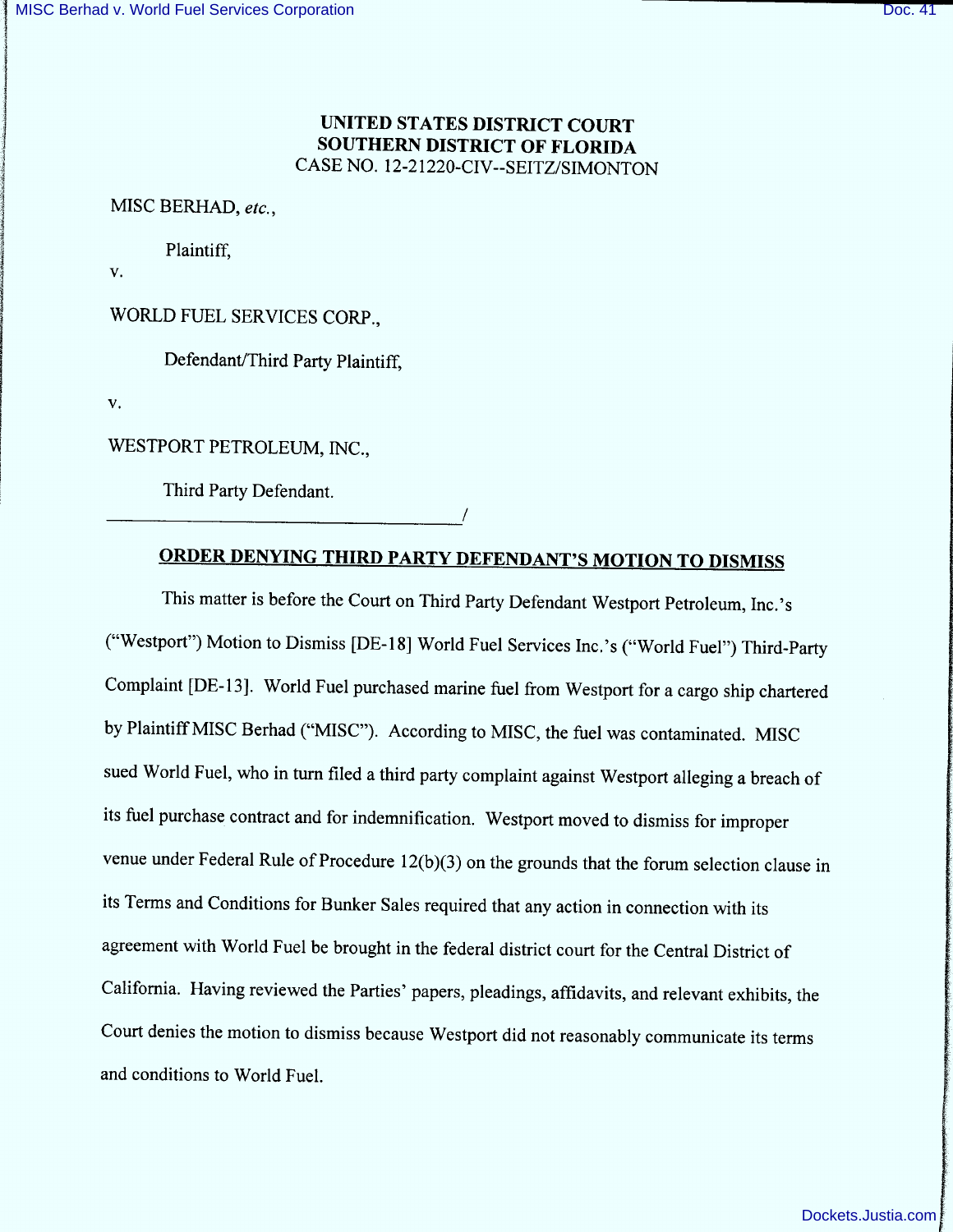## 1. Background

In 2007, World Fuel contracted with Plaintiff to provide marine fuel (also known as bunker fuel) for the  $M/V$  OOCL China, a container ship chartered by MISC. Third-Party Complaint [DE-13],  $\P$  5. World Fuel contracted withWestport to supply and deliver the bunker fuel directly to the vessel. Compl.,  $\P$  6. In its Complaint against World Fuel, MISC alleges that the bunkers it purchased from World Fuel were contaminated with Alkyl Phenol and Butyl Acrylate, two chemicals that render marine fuel unusable.<sup>1</sup> On May 15, 2012 World Fuel filed the Third Party Complaint against Westport for breach of contract and indemnity. Id. World Fuel alleges that Westport, as the fuel supplier, is responsible for any damages arising from the contaminated bunkers Westport delivered to MISC.  $Id.$ ,  $\P\P$  11, 16.

Westport argues that this case should be dismissed under Rule 12(b)(3) for improper venue because of a forum selection clause in the terms and conditions of its fuel purchase agreement with World Fuel. Motion to Dismiss Third-Party Complaint [DE-18], pp. 1-2. In support of its motion, Westport attaches the declaration of Paul Taylor, Westport's General Manager of Residual Product Trading ("Taylor Declaration") [DE 18-1]. The Westport terms and conditions, attached to the Taylor Declaration, provide:

> Governing Law and Jurisdiction: The law governing the Agreement and the making thereof shall be the maritime law of the United States and, to the extent not in conflict, the State of California, exclusive of its rules on choice of law, except that a reference to applicable 1aw is a reference to the law that would be applicable in the absence of a choice of 1aw by the parties. Except as otherwise provided herein, the United States District Court for the Central District of California shall have exclusive jurisdiction to entertain actions relation to this

 $<sup>1</sup>$  MISC and the vessel's owner resolved their dispute arising from the allegedly</sup> contaminated fuel through a separate settlement; MISC is seeking indemnification from World Fuel based on these payments. See generally, Complaint [DE-1].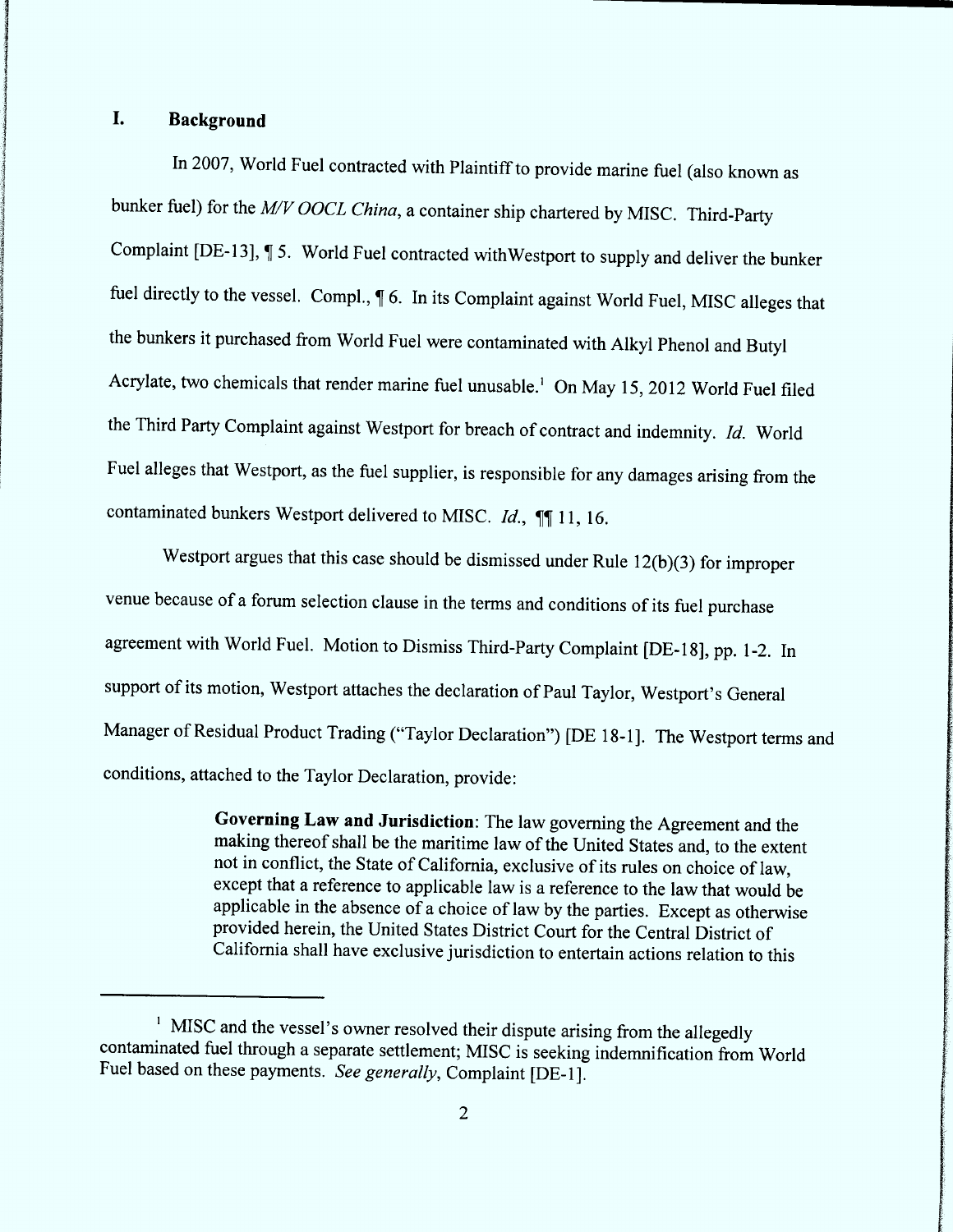Agreement or the making and enforcement thereof, or both, and Buyer and Seller submit to their jurisdiction for such purposes. Any other courts having jurisdiction over a vessel to which the marine fuels have been delivered will have jurisdiction to enforce Seller's maritime lien.

Westport Terms & Conditions, Ex. A to Taylor Decl. At the time it delivered the fuel, Westport provided a delivery receipt to the OOCL China. Ex. B to Taylor Decl. The receipt is signed by the delivery company - acting as Westport's agent - and by the chief engineer of the  $OOCL$ China. Id. The receipt provides that the sale "is subject to the Westport Petroleum, Inc. Terms and Conditions for Bunker Sales."  $Id$ . The signature of a World Fuel representative does not appear on the receipt.

In its response to the motion to dismiss, World Fuel submitted the Declaration of Kevin Welber, World Fuel's General Counsel ("Welber Declaration") [DE 30-1]. Attached to the Welber Declaration is a purchase order from World Fuel to Westport Petroleum for marine fuel for the OOCL China. See Ex. A to Welber Decl. The purchase order lists Westport as the seller of the fuel, World Fuel as the buyer, and the OOCL China as the vessel. The purchase order does not reference Westport's terms and conditions. Id., at 5.

#### Il. Legal Standard

A motion to dismiss based on a forum selection clause is properly brought pursuant to Rule 12(b)(3) for improper venue. See Lipcon v. Underwriters at Lloyd's, London, 148 F.3d 1285, 1290 (1 1th Cir.1998). A court may consider matters outside the pleadings, including affidavit testimony, to determine whether dismissal under Rule  $12(b)(3)$  is appropriate. See Wai v. Rainbow Holdings, 315 F.supp.zd 1261, 1268 (S.D. Fla. 2004). Because this is a case in admiralty, federal law governs the enforceability of the forum selection clause at issue. See Carnival Cruise Lines v. Shute, 499 U.S. 585, 590 (1991).

3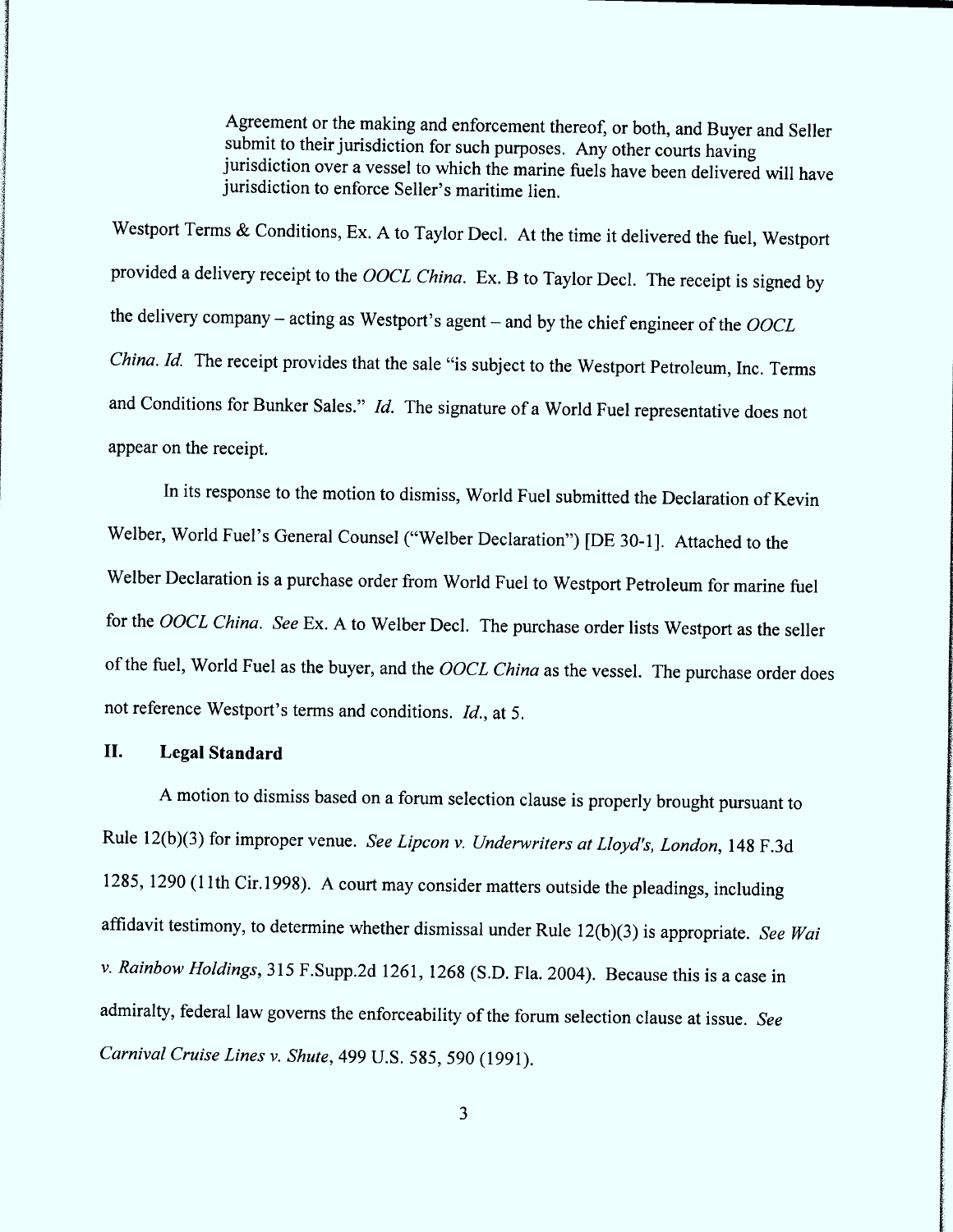Forum selection clauses are presumptively valid, and the burden of proving their unreasonableness is a heavy one. Carnival Cruise Lines, Inc. v. Shute, 499 U.S. 585, 595 (1991). Although the Court takes the facts of the complaint as true, it does so "only to the extent they are uncontroverted by defendant's affidavits." Estate of Myhra v. Royal Caribbean Cruises, Ltd., 695 F.3d 1233, 1239 (11th Cir. 2012) (internal quotations and citations omitted). Where, as here, the parties submit conflicting affidavits, the Court "is inclined to give greater weight to the plaintiff's version of the jurisdictional facts and to construe such facts in the light most favorable to the plaintiff." Id.; (citing Home Ins. Co. v. Thomas Indus., Inc., 896 F.2d 1352, 1355 (11th Cir.1990).

## III. Analysis

Westport argues that its terms and conditions, including the forum selection clause, apply to the sale to World Fuel because (1) they are clearly referenced in the bunker delivery receipt, and (2) Westport and World Fuel had engaged in prior transactions where the terms and condition clearly applied.<sup>2</sup> World Fuel responds that Westport never provided World Fuel with written notice accepting its offer to purchase bunker fuel, as required for terms and conditions to apply. World Fuel also argues that it did not have any notice of the terms and conditions, and therefore no meaningful opportunity to review or agree to its terms, until it received a copy of the delivery receipt.

In an admiralty case, a forum selection clause may be overcome only by a clear showing that the clause is unreasonable under the circumstances.  $M/S$  Bremen v. Zapata Off-Shore Co.,

<sup>&</sup>lt;sup>2</sup> Wesport's Taylor Declaration [DE 18-1] does not provide any specifics about these alleged prior transactions.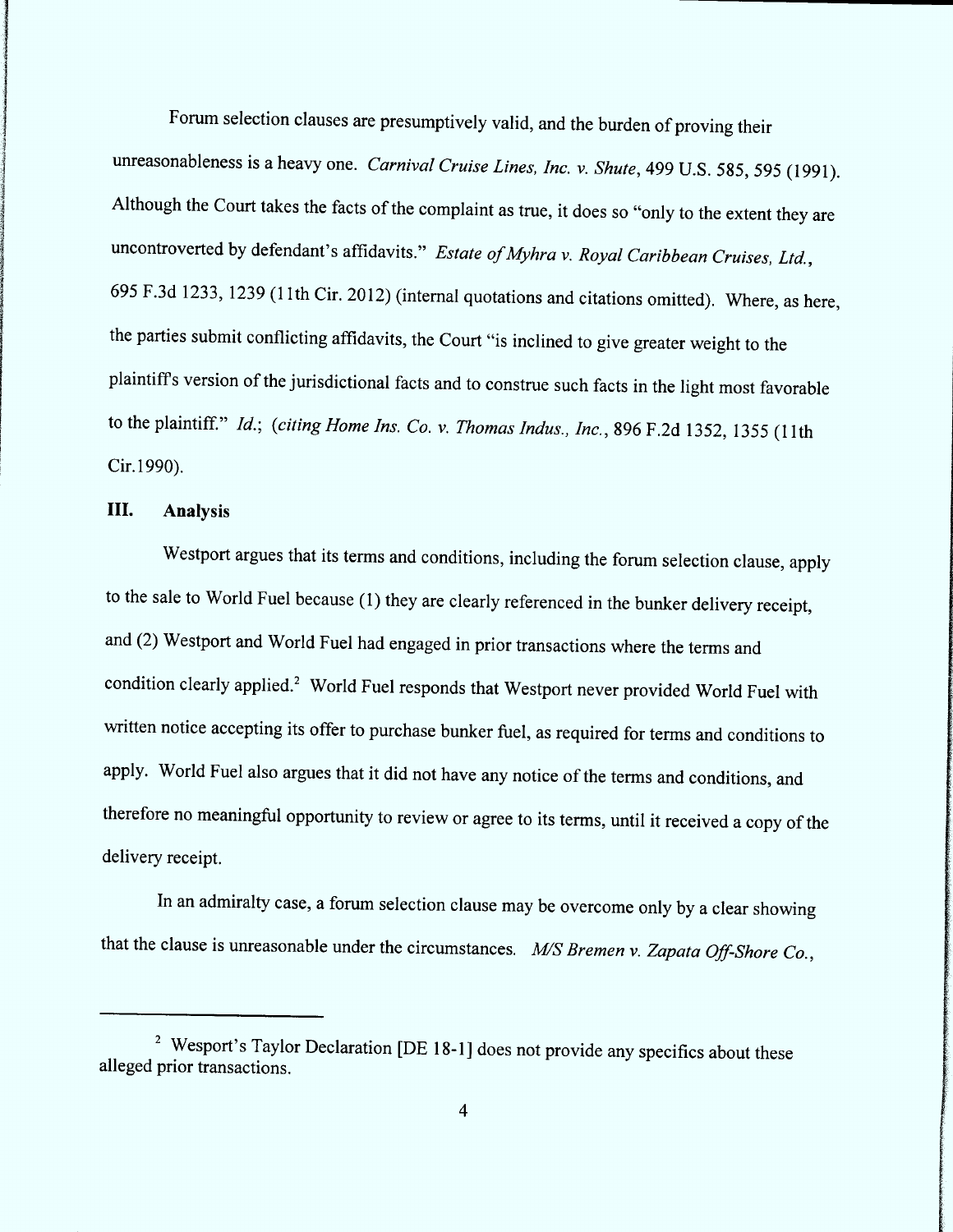407 U.S. 1, 10 (1972). A forum selection clause may be deemed unreasonable when: "(1) its formation was induced by fraud or overreaching; (2) the plaintiff would be deprived of its day in court because of inconvenience or unfairness; (3) the chosen law would deprive the plaintiff of a remedy; or (4) enforcement of the clause would contravene public policy." Krenkel v. Kerzner Intern. Hotels Ltd., 579 F.3d 1279, 1281 (11th Cir. 2009) (internal citations omitted).

In determining whether there was fraud or overreaching with respect to a non-negotiated forum selection clause like the one in Westport's terms and conditions, the Court must consider "whether the clause was reasonably communicated to the consumer." Liles v. Ginn-La West End, Ltd., 631 F.3d 1242, 1246 (11th Cir. 2011). The Eleventh Circuit applies a two-part test of "reasonable communicativeness," which "takes into account the clause's physical characteristics and whether the plaintiffs had the ability to become meaningfully informed of the clause and to reject its terms." Id.; see also Marco Forwarding Co. v. Continental Cas. Co., 430 F.Supp.2d 1289, 1294 (S.D. Fla. 2005) ("Courts have developed a two-part test...taking into account both the physical characteristics of the contract itself, and also any extrinsic factors indicating the plaintiff's ability to become meaningfully informed and to reject the contractual terms at stake.") (intemal quotations and citations omitted).

As to the tirst part of the test, there is no indication that the physical characteristics of the forum selection clause were insufficient to reasonably communicate its terms to World Fuel. The clause is set apart in a separate paragraph, and contains sufticiently clear language to alert the buyer of the applicable forum restrictions. See, e.g., Sun Trust Bank v. Sun International Hotels, Ltd., 184 F. Supp. 2d 1246, 1260 (S.D. Fla. 2001) (holding forum selection clause reasonably communicative where forum selection clause was "set apart as a separate paragraph,

5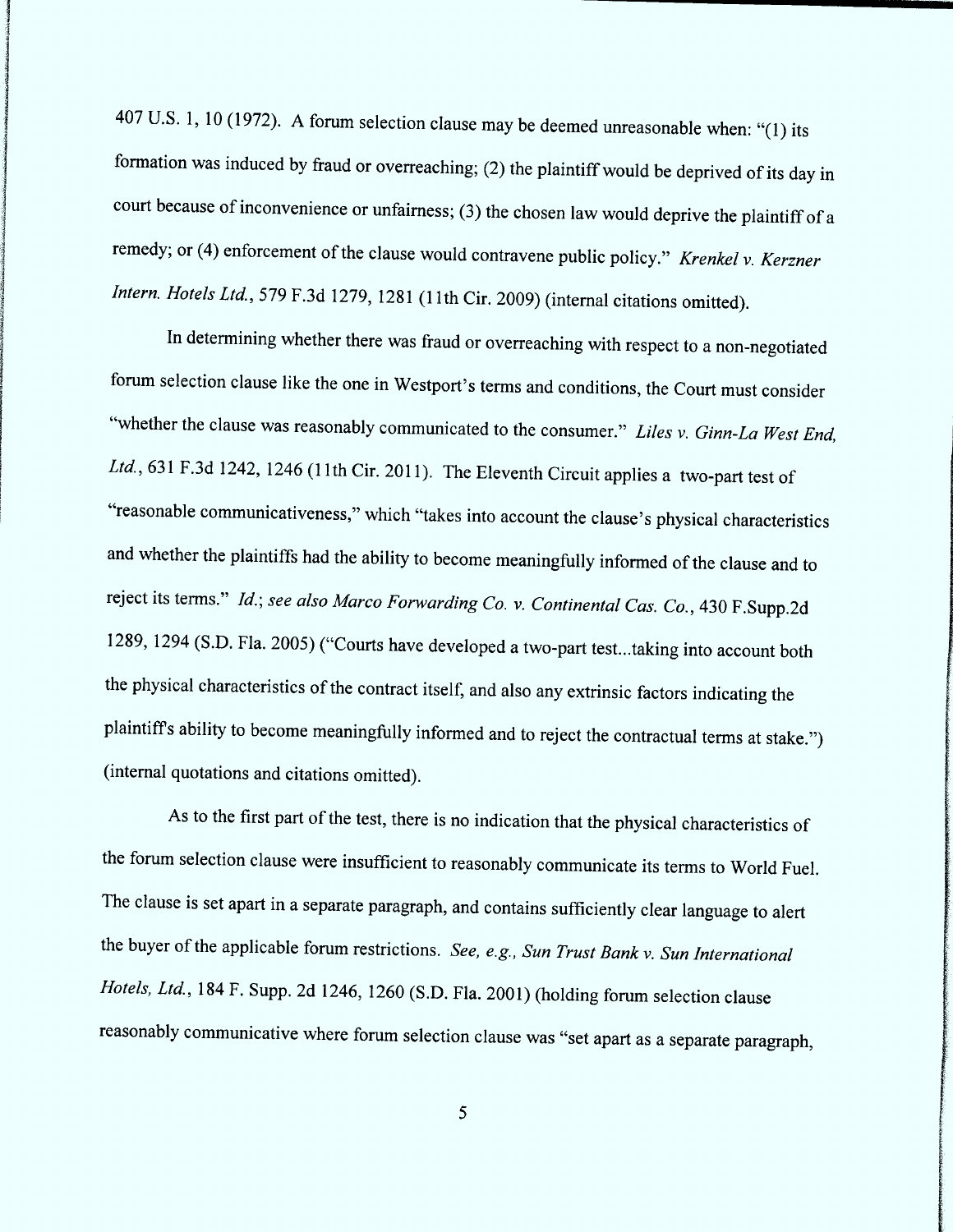in legible type" and was written in "sufficiently clear" language). Thus, the Court will focus on whether the terms and conditions were reasonably communicated to World Fuel.

Viewing the pleadings, affidavits, and the attached exhibits in the light most favorable to World Fuel, the Court finds that Westport's terms and conditions were not reasonably communicated to World Fuel in connection with the sale of the marine fuel. Although the declaration of Westport's general manager states that the delivery receipt provided to the OOCL China was "used in all of its fuel contracts," there is no evidence that World Fuel had an opportunity to review the delivery receipt in connection with the sale of fuel to the *OOCL China*. Notably, the delivery receipt does not include World Fuel's signature, nor is there any indication, either on the receipt itself or the affidavits, that World Fuel received the delivery receipts in the regular course of its prior transactions with Westport.<sup>3</sup>

While Paul Taylor's Declaration states that Westport "had sold bunkers to World Fuel on numerous occasions and [Westport's] Terms and Conditions appl[ied] by their own terms"<sup>4</sup>, this

<sup>&</sup>lt;sup>3</sup> Westport's reliance on *One Beacon Ins. Co. v. Crowley Marine Servs.*, 648 F.3d 258  $(5th Cir. 2011)$ , is misplaced. That case involved an agreement to complete ship repairs between a ship owner and a vessel repair company. *Id.* at 261. As part of the transaction, the ship owner issued a repair service order ("RSO") directly to the repair company. The RSO noted that the order was issued in accordance with the ship owner's terms and conditions available by accessing the ship owner's website address, which was provided on the RSO itself. *Id.* at 263. Unlike the case at bar, the parties in *One Beacon* did not dispute that the repair company received and reviewed the RSO as part of its transaction with the ship owner. In addition, it was undisputed<br>that the ship owner had provided the repair company with RSOs referencing the terms and<br>conditions in each of its prior transa court's holding that the repair company had ratified the parties' course of dealing , including the terms and conditions referenced in the RSO, by submitting an invoice after the repair work was completed without objecting to the terms. Here, there is no indication that World Fuel took any affirmative act to ratify Westport's terms.

<sup>&</sup>lt;sup>4</sup> Westport's statement in its reply brief that World Fuel "had seen the same form Delivery Receipt expressly applying [Westport's] Terms and Conditions on many prior occasions'' finds no support in the affidavits and exhibits.